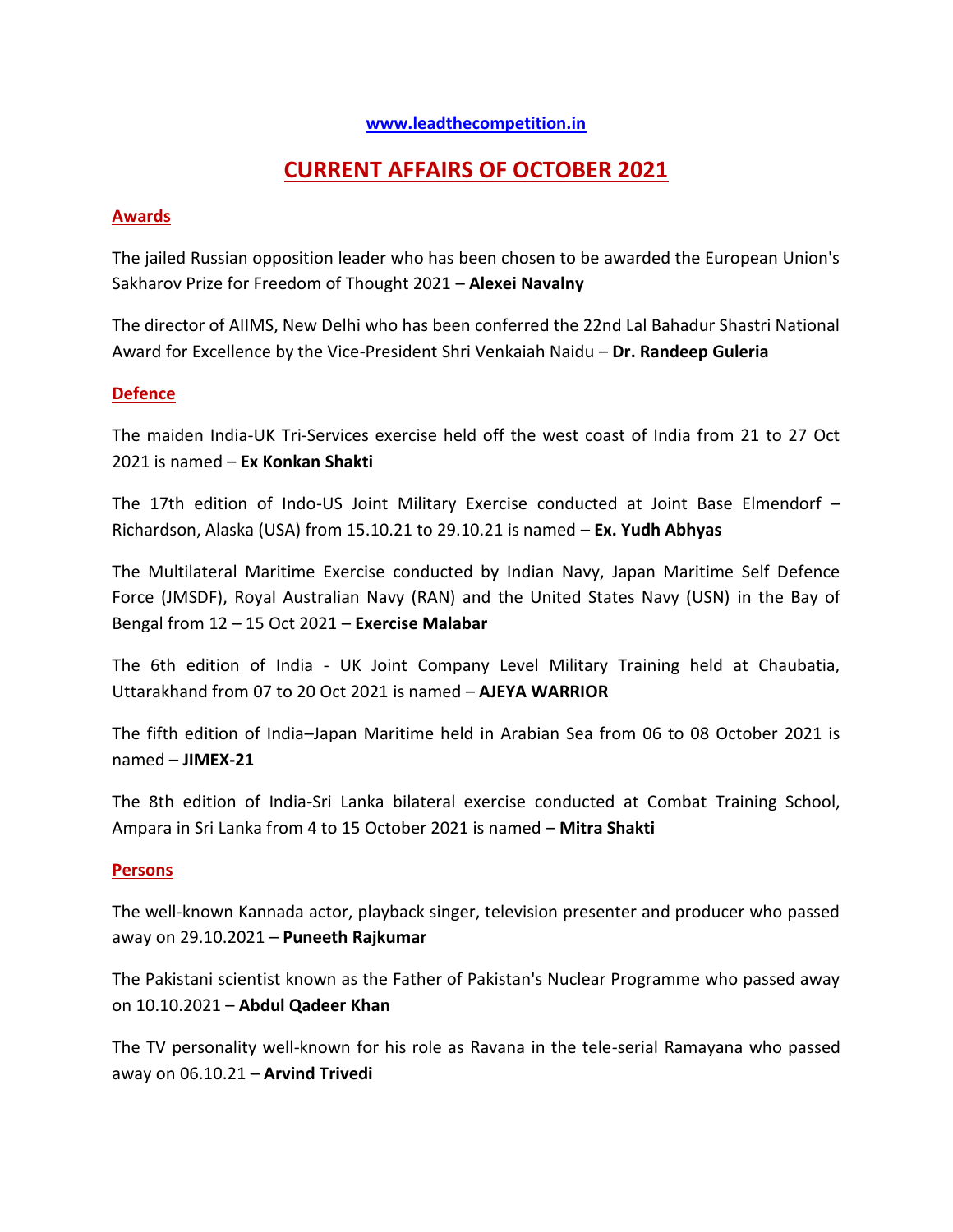The president of Liberal Democratic Party of Japan, who has succeeded Mr. Yoshihide Suga as new Prime Minister of Japan on 4 October 2021 – **Mr. Fumio Kishida**

### **Places**

The venue of 16th G-20 Summit held from 30 to 31.10.2021, with the Prime Minister Shri Narendra Modi representing India – **Rome, Italy**

The country which has chosen its Governor General Dame Sandra Mason as its first ever President in its preparation to become a Republic (by removing Queen of England as its head of state) – **Barbados**

The place at which the world's largest flag (Indian tricolour) measuring 225 feet long, 150 feet wide and weighing (approx.) 1400 kg made by KVIC was unveiled by the Lt Gov of Ladakh Shri RK Mathur – **Leh**

### **Sports**

The country which has won the 2020 Thomas Cup badminton championship (for men) defeating China in the finals in Aarhus, Denmark – **Indonesia**

The country which has won the 2020 Uber Cup badminton championship (for women) defeating Japan in the finals in Aarhus, Denmark – **China**

The team which has won the South Asian Football Federation (SAFF) Championship defeating Nepal in the finals at Male in Maldives – **India**

The team which has won the Durand Cup football trophy defeating Mohammadan Sporting in the finals in Kolkata – **FC Goa**

#### **Themes**

The theme of Vigilance Awareness Week 2021 observed from 26.10.21 to 01.11.21 – **Independent India @ 75: Self Reliance and Integrity**

The theme of World Migratory Bird Day 2021 observed on 09 Oct 2021 (Second Saturday of October) – **Sing, Fly, Soar - Like a Bird**

The theme of National Wildlife Week being observed in India from 2 to 8 Oct 2021 – **Forests and Livelihoods: Sustaining People and Planet**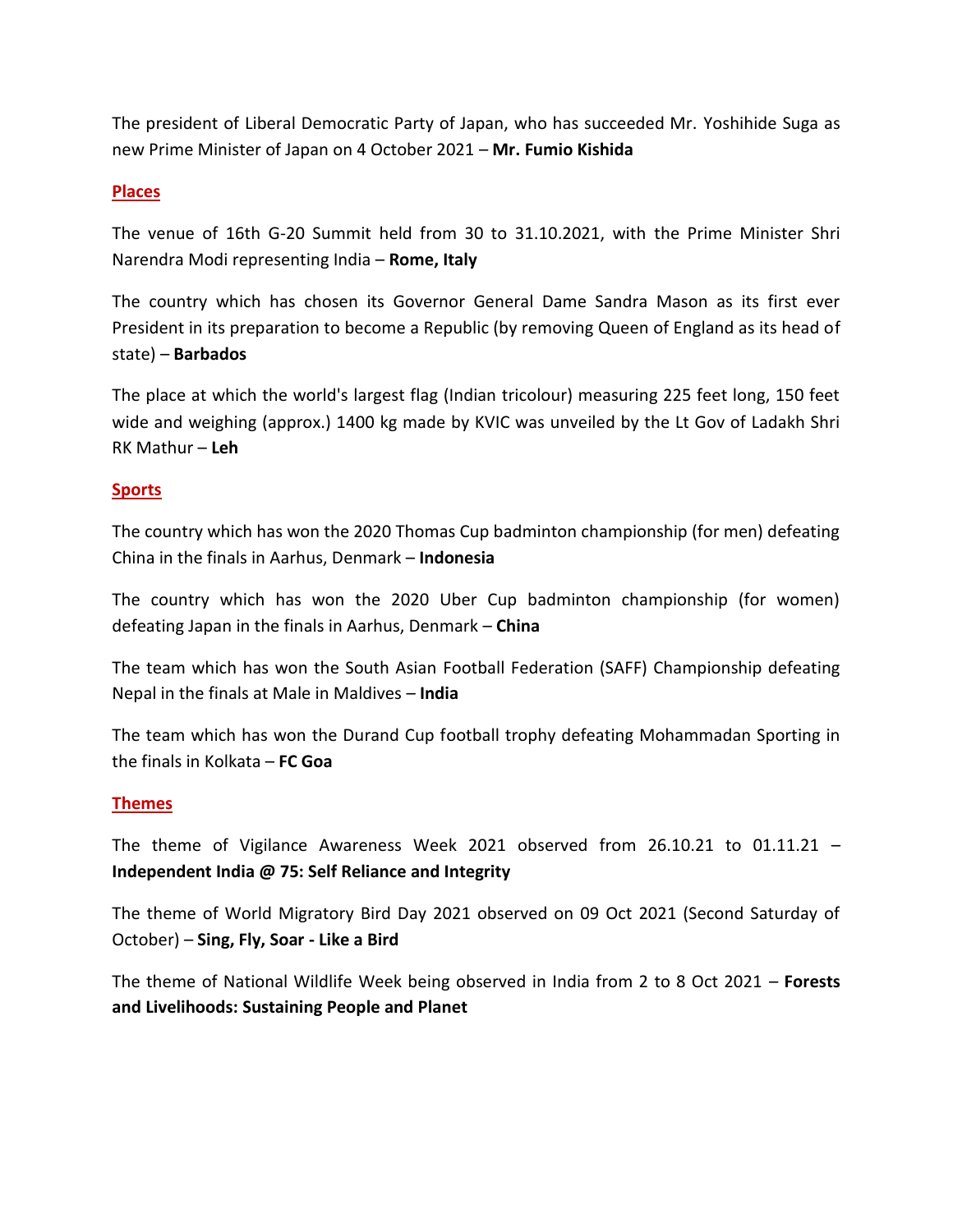### **Miscellaneous**

The 5-year project for deep sea exploration of rare minerals launched by the Ministry of Earth Sciences, Govt of India is named – **Samudrayaan**

The new corporate name of Facebook Inc, the parent organisation of Facebook, Instagram, Messenger, Whatsapp, Workplace etc. – **Meta Platforms Inc**

The Tamil film directed by Vinothraj, which has been chosen to be India's official entry at the 2022 Acadmey Awards – **Koozhangal**

The audio-visual song "Tike se bacha hai desh" launched by the Govt of India to promote Covid19 vaccination across the country has been sung by – **Kailash Kher**

The Govt owned enterprise which has been conferred the status of Maharatna by the Dept of Public Enterprises under Ministry of Finance, GoI – **Power Finance Corporation**

The portal for senior citizens seeking employment opportunities launched by the Vice-President Shri Venkaiah Naidu is named – **SACRED**

The comic book character created by Pran Kishore Sharma who has been chosen to be the mascot of Namami Gange programme – **Chacha Chaudhary**

# **Right Livelihood Awards 2021**

| #  | Name                                                     | Country  | Citation                                                                                                                                                             |
|----|----------------------------------------------------------|----------|----------------------------------------------------------------------------------------------------------------------------------------------------------------------|
| 1. | Marthe Wando                                             | Cameroon | For building a model of community-based child<br>protection in the face of terrorist insurgency and<br>gender-based violence in the Lake Chad region of<br>Cameroon. |
| 2. | Vladimir Slivyak                                         | Russia   | For his defence of the environment and for<br>helping to ignite grassroots opposition to the coal<br>and nuclear industries in Russia                                |
| 3. | Freda Huson                                              | Canada   | For her fearless dedication to reclaiming her<br>people's culture and defending their land against<br>disastrous pipeline projects                                   |
| 4. | Legal Initiative for<br>Forest and<br>Environment (LIFE) | India    | For their innovative legal work empowering<br>communities to protect their resources in the<br>pursuit of environmental democracy in India.                          |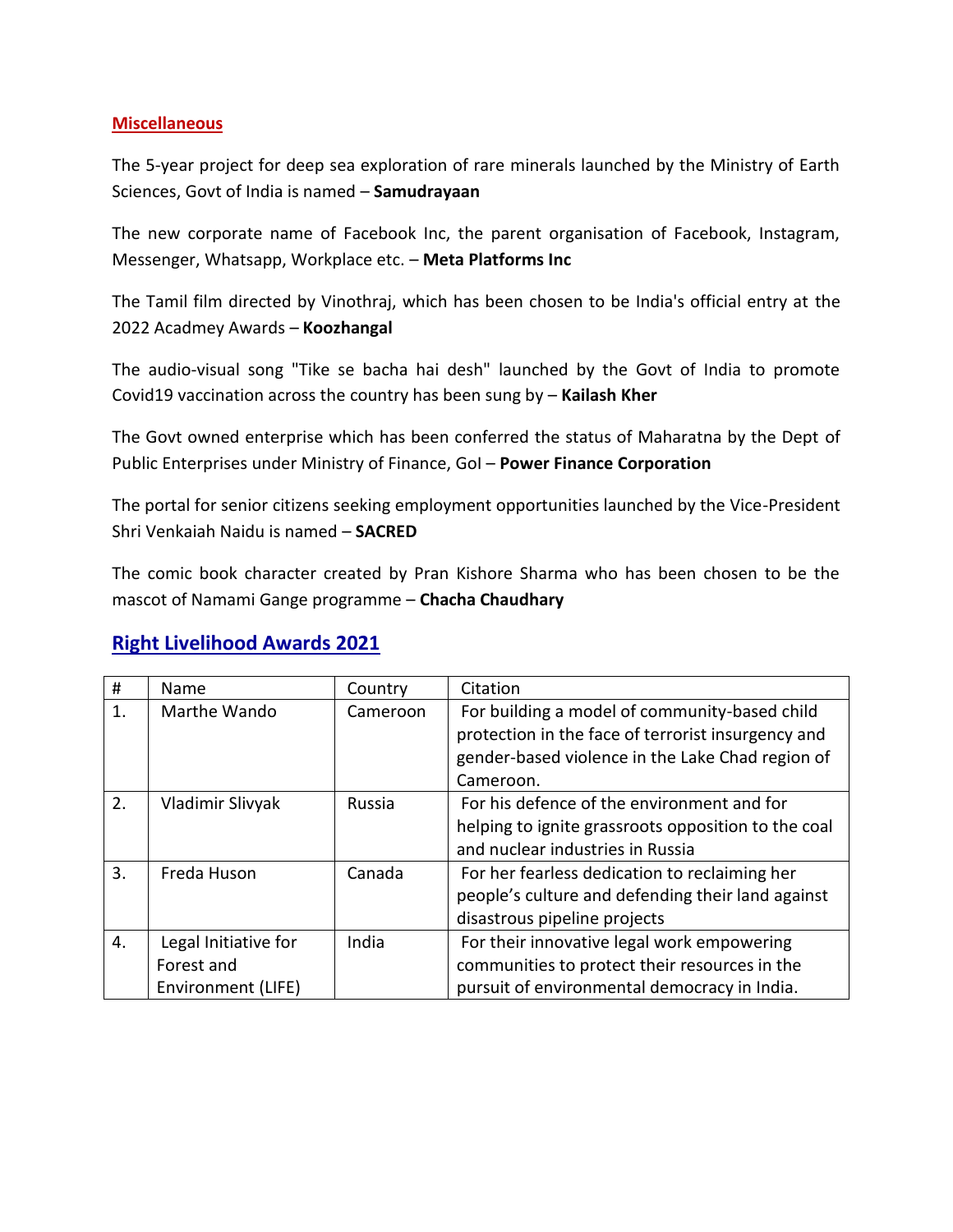# **Global Food Security Index 2021**

| #  | Country        | #   | Country   |
|----|----------------|-----|-----------|
|    | Ireland        | 34. | China     |
| 2. | Austria        | 71. | India     |
| 3. | United Kingdom | 75. | Pakistan  |
| 4. | Finland        | 77. | Sri Lanka |
| 5. | Switzerland    | 79. | Nepal     |

# **7 New Defence Companies carved out of Ordnance Factory Board**

Dedicated to the nation on Vijayadashmi day

- 1. Munitions India Limited (MIL)
- 2. Armoured Vehicles Nigam Limited (AVANI)
- 3. Advanced Weapons and Equipment India Limited (AWE India)
- 4. Troop Comforts Limited (TCL)
- 5. Yantra India Limited (YIL)
- 6. India Optel Limited (IOL) and
- 7. Gliders India Limited (GIL)

### **Global Hunger Index 2021**

India and its neighbouring countries

| #    | Country            |
|------|--------------------|
| 65.  | Sri Lanka          |
| 71.  | Myanmar            |
| 76.  | Bangladesh & Nepal |
| 92.  | Pakistan           |
| 101. | India              |
| 103. | Afghanistan        |

Note: Somalia ranked 116 is at the bottom of the index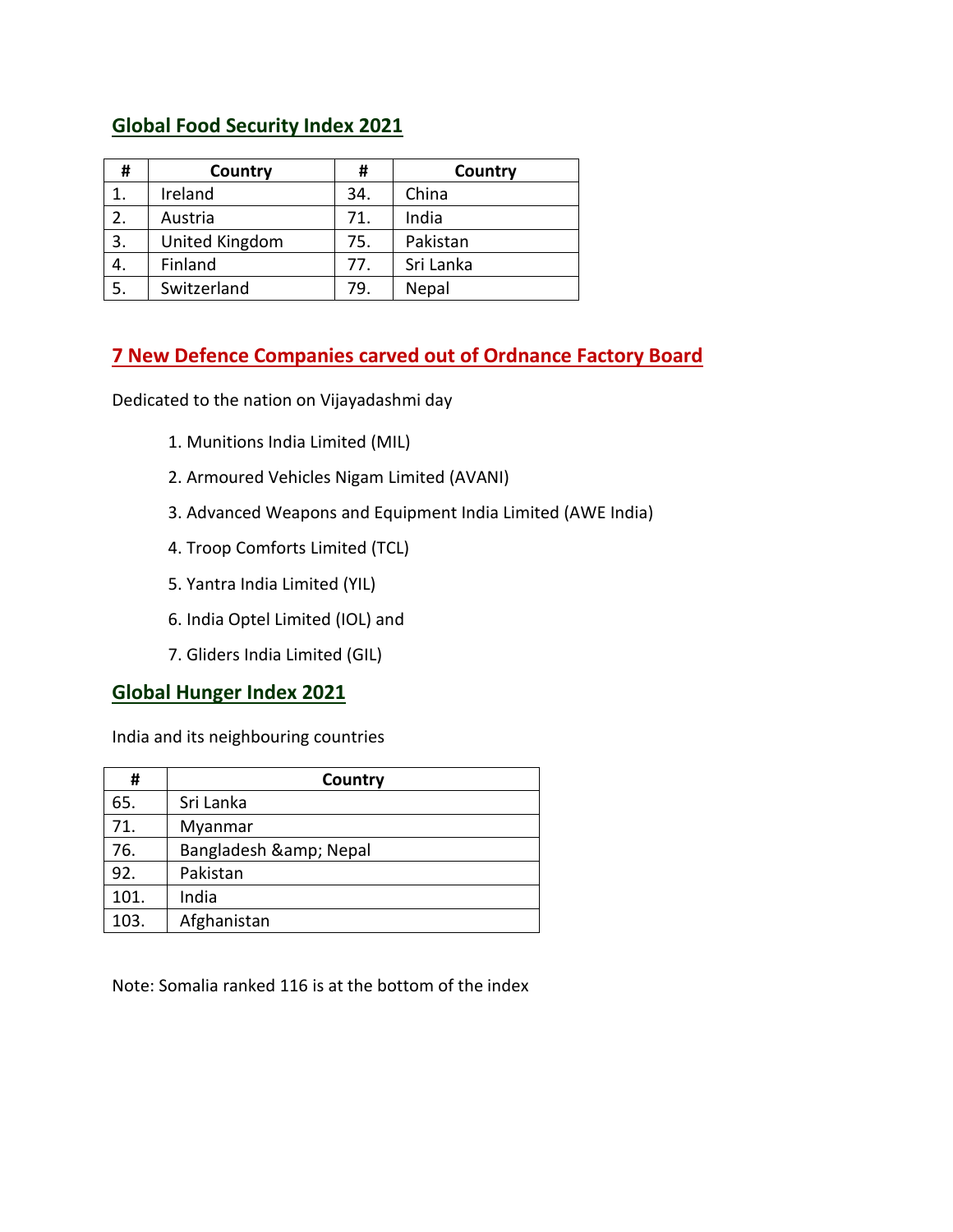# **Henley Passport Index 2021**

| #  | Country                            |      | Country             |
|----|------------------------------------|------|---------------------|
|    | Singapore                          | 90.  | Tajikistan          |
|    | Japan                              | 90.  | India               |
| 2. | Germany                            | 90.  | <b>Burkina Faso</b> |
| 2. | South Korea                        | 72.  | China               |
| 3. | Finland, Italy, Spain & Luxembourg | 113. | Pakistan            |

# **Important Days of October**

| <b>International Day of Older Persons: 01 October</b>    |  |  |
|----------------------------------------------------------|--|--|
| Designated by: United Nations General Assembly           |  |  |
| First Observed in: 1991                                  |  |  |
| Theme: Digital Equity for All Ages                       |  |  |
| International Day of Non-Violence: 02 October            |  |  |
| Designated by: United Nations General Assembly           |  |  |
| First Observed in: 2007                                  |  |  |
| World Teachers' Day: 05 October                          |  |  |
| Established by: UNESCO                                   |  |  |
| Theme: Teachers at the heart of education recovery       |  |  |
| First Observed in: 1994                                  |  |  |
| World Habitat Day: 1st Monday of October (04 October)    |  |  |
| Designated by: United Nations General Assembly           |  |  |
| First observed: 1986                                     |  |  |
| Theme: Accelerating urban action for a carbon-free world |  |  |
| World Post Day: 09 October                               |  |  |
| Designated by: Universal Postal Union                    |  |  |
| First Observed in: 1969                                  |  |  |
| Theme: Innovate to Recover                               |  |  |
| World Mental Health Day: 10 October                      |  |  |
| Designated by: World Health Organisation                 |  |  |
| Theme: Mental Health for All: Let's make it a reality    |  |  |
| First Observed in: 1992                                  |  |  |
| International Day of the Girl Child: 11 October          |  |  |
| Designated by: United Nations General Assembly           |  |  |
| Theme: Digital Generation, Our Generation                |  |  |
| First Observed in: 2012                                  |  |  |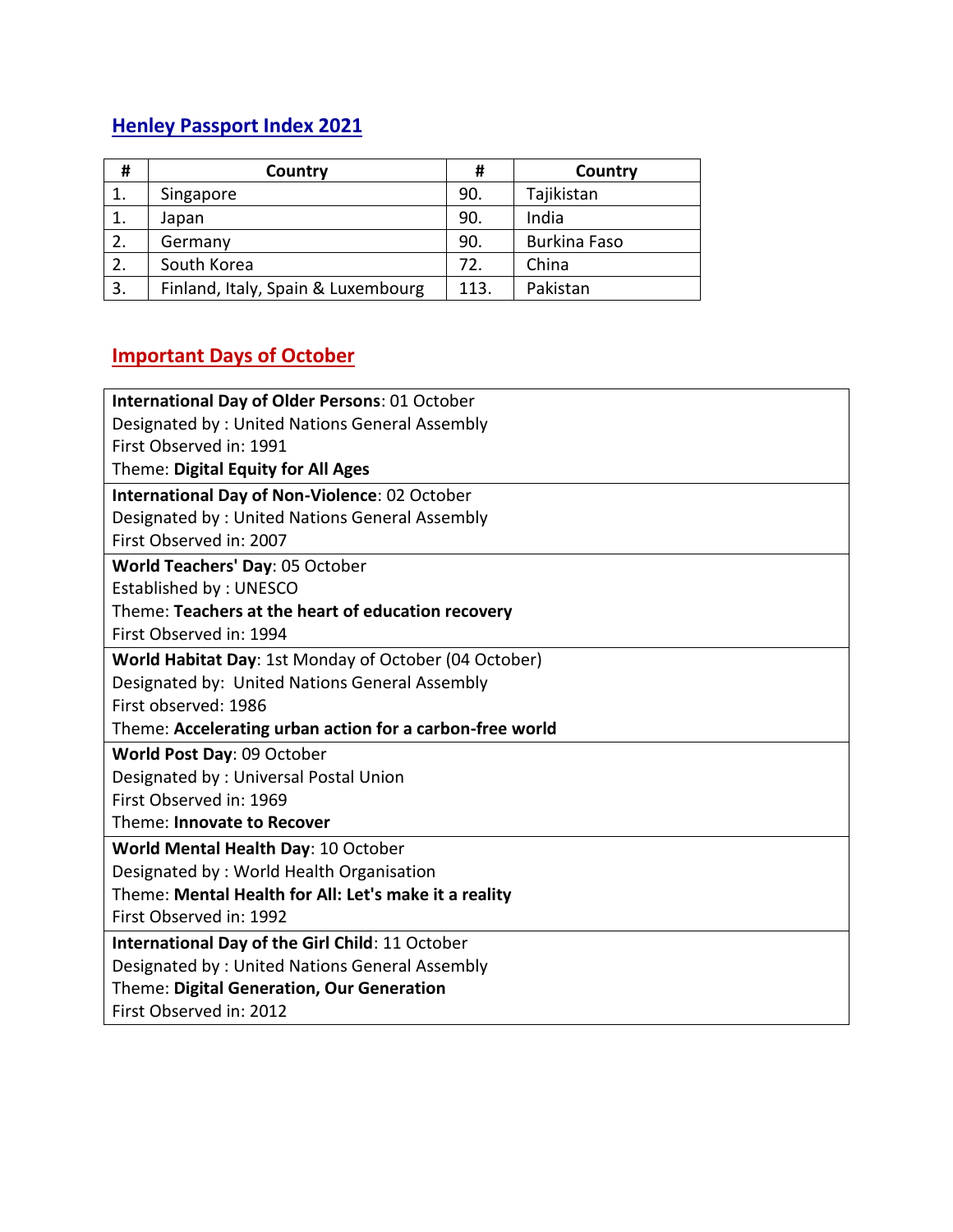**International Day of Disaster Risk Reduction**: 13 October

Designated by : United Nations General Assembly

Theme: **International cooperation for developing countries to reduce their disaster risk and disaster losses**

First Observed in: 1989

**World Sight Day**: 14 October (2nd Thursday of October)

Designated by : International Agency for the Prevention of Blindness

Theme**: #Love Your Eyes**

First Observed in: 2000

**International Day of Rural Women**: 15 October

Designated by : United Nations General Assembly

### Theme: **Rural Women Cultivating Good Food for All**

First Observed in: 2008

World Food Day: 16 October

Designated by : Food and Agricultural Organisation

Theme: **Better production, better nutrition, a better environment and a better life** First Observed in: 1980

**International Day for Eradication of Poverty**: 17 October

Designated by : United Nations General Assembly

Theme: **Building Forward Together: Ending Persistent Poverty, Respecting All People and Our Planet**

First Observed in: 1993

**World Development Information Day**: 24 October

Designated by : United Nations General Assembly

First Observed in: 1972

**United Nations Day**: 24 October

The day marks the coming into effect of the UN Charter (the founding document of UNO) in 1945.

This year's UN Day Concert followed a hybrid format with part live and part pre-recorded performances, with a small audience following physical distancing protocols.

Held on Thursday, 21 October 2021, under the theme "Building Back Together for Peace and Prosperity", the concert was sponsored by the Permanent Mission of the Republic of Korea to the United Nations.

**World Day for Audiovisual Heritage**: 27 October

Designated by : UNESCO

Theme: **Your window to the world**

First Observed in: 2005

**World Cities Day**: 31 October

Designated by : UN General Assembly

Theme: **Better City, Better Life**

First Observed in: 2014